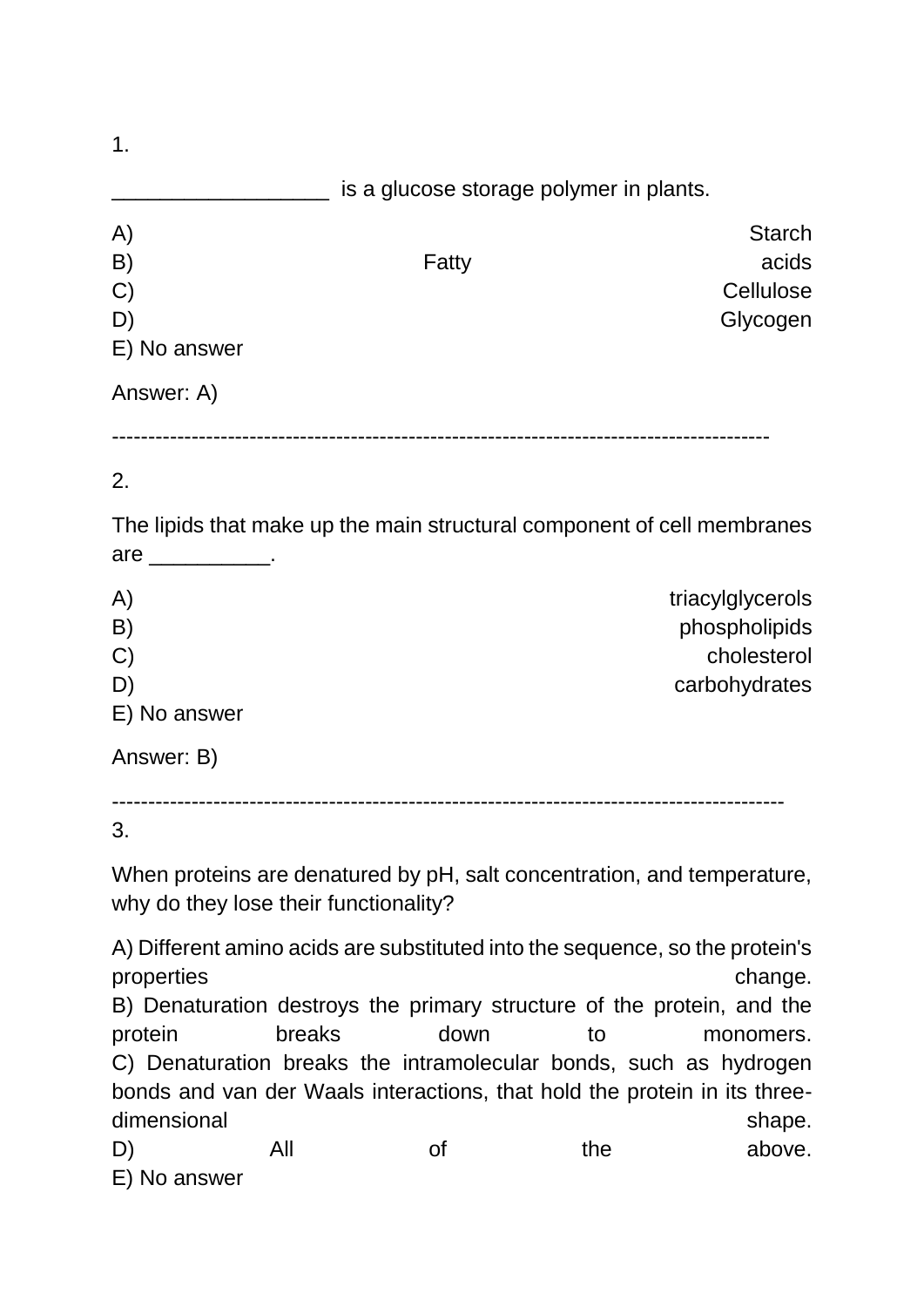Answer: C)

---------------------------------------------------------------------------------------

## 4.

The α-helix and β-sheet represent which level of protein structure?

| A)            | Primary    | structure |
|---------------|------------|-----------|
| B)            | Secondary  | structure |
| $\mathcal{C}$ | Tertiary   | structure |
| D)            | Quaternary | structure |
| E) No answer  |            |           |
|               |            |           |

Answer: B)

--------------------------------------------------------------------------------------

5.

Which one of the following is most likely to passively diffuse across the plasma membrane?

| A)            | Sodium | ion        |
|---------------|--------|------------|
| B)            |        | Hemoglobin |
| $\mathcal{C}$ | Carbon | dioxide    |
| D             |        | Glucose    |
| E) No answer  |        |            |
| Answer: C)    |        |            |

--------------------------------------------------------------------------------------------

## 6.

Which of the following categories best describes the function of the rough endoplasmic reticulum?

| A)           |                  | Information |         | storage       |
|--------------|------------------|-------------|---------|---------------|
| B)           |                  | Energy      |         | processing    |
| $\mathbf{C}$ | <b>Breakdown</b> |             | complex | foods         |
| D'           |                  |             |         | Manufacturing |
| E) No answer |                  |             |         |               |
|              |                  |             |         |               |

Answer: D)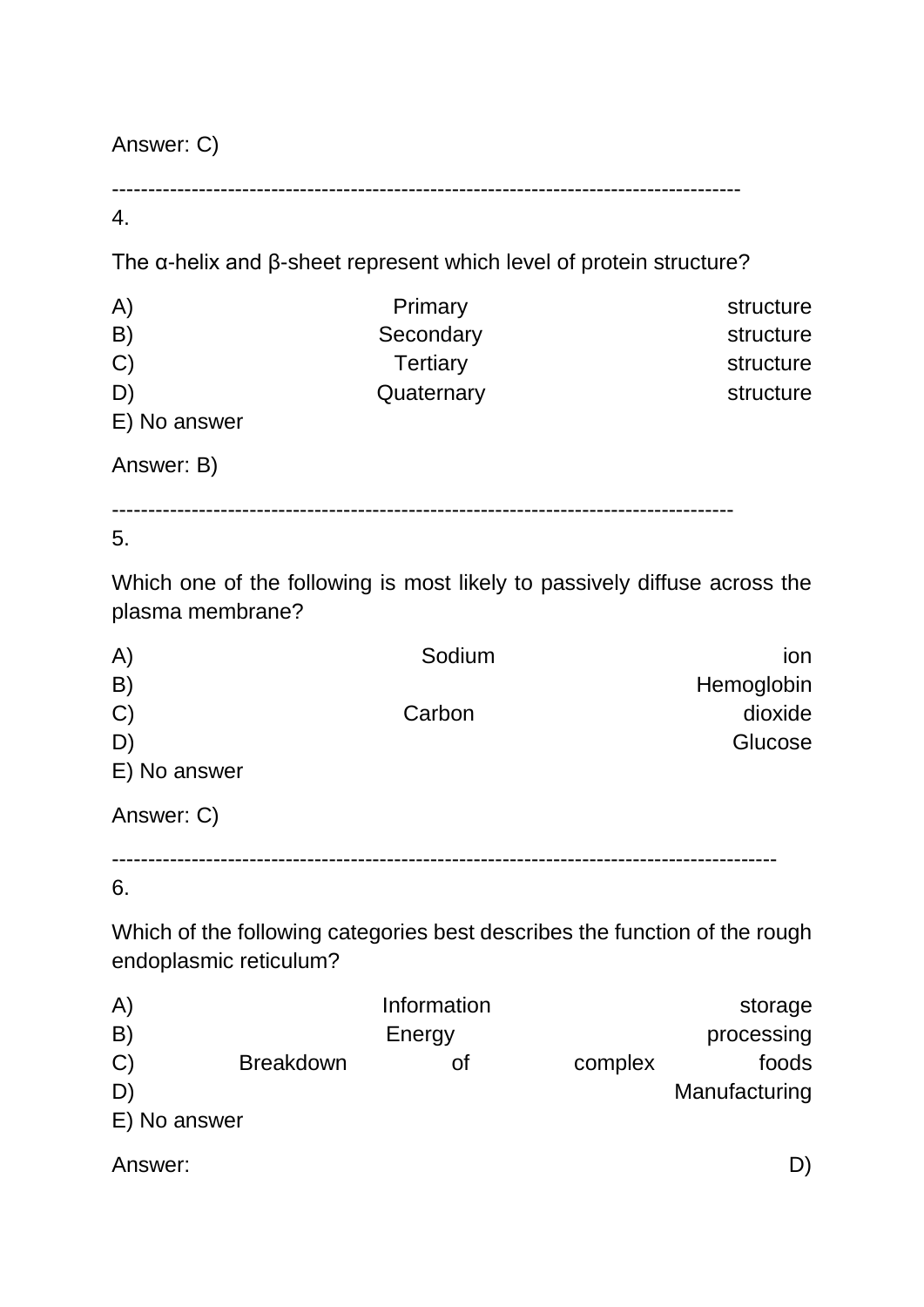----------------------------------------------------------------------------------------- 7.

Most of the ATP associated with cellular respiration comes from which of the following processes?

| A)               | Oxidative                                                                  |            |     |      | phosphorylation                                              |
|------------------|----------------------------------------------------------------------------|------------|-----|------|--------------------------------------------------------------|
| B)               | <b>The</b>                                                                 | citric     |     | acid | cycle                                                        |
| C)               |                                                                            |            |     |      | Glycolysis                                                   |
| D)               |                                                                            |            |     |      | Fermentation                                                 |
| E) No answer     |                                                                            |            |     |      |                                                              |
| Answer: A)       |                                                                            |            |     |      |                                                              |
| 8.               |                                                                            |            |     |      |                                                              |
|                  |                                                                            |            |     |      | _ is where the reactions of glycolysis occur in a eukaryotic |
| cell.            |                                                                            |            |     |      |                                                              |
| A)<br><b>The</b> | intermembrane space of                                                     |            |     | the  | mitochondrion                                                |
| B)<br>The        | matrix                                                                     | of         | the |      | mitochondrion                                                |
| C)               |                                                                            | <b>The</b> |     |      | cytosol                                                      |
| D)<br><b>The</b> | inner                                                                      | membrane   | 0f  | the  | mitochondrion                                                |
| E) No answer     |                                                                            |            |     |      |                                                              |
| Answer: C)       |                                                                            |            |     |      |                                                              |
| 9.               |                                                                            |            |     |      |                                                              |
|                  | The citric acid cycle takes place in ________________ of eukaryotic cells. |            |     |      |                                                              |
| A)               | The intermembrane                                                          | space      | 0f  | the  | mitochondrion                                                |
| B)<br><b>The</b> | matrix                                                                     | <b>of</b>  | the |      | mitochondrion                                                |
| C)               |                                                                            | <b>The</b> |     |      | cytosol                                                      |
| D)<br><b>The</b> | inner                                                                      | membrane   | 0f  | the  | mitochondrion                                                |
| E) No answer     |                                                                            |            |     |      |                                                              |
| Answer: B)       |                                                                            |            |     |      |                                                              |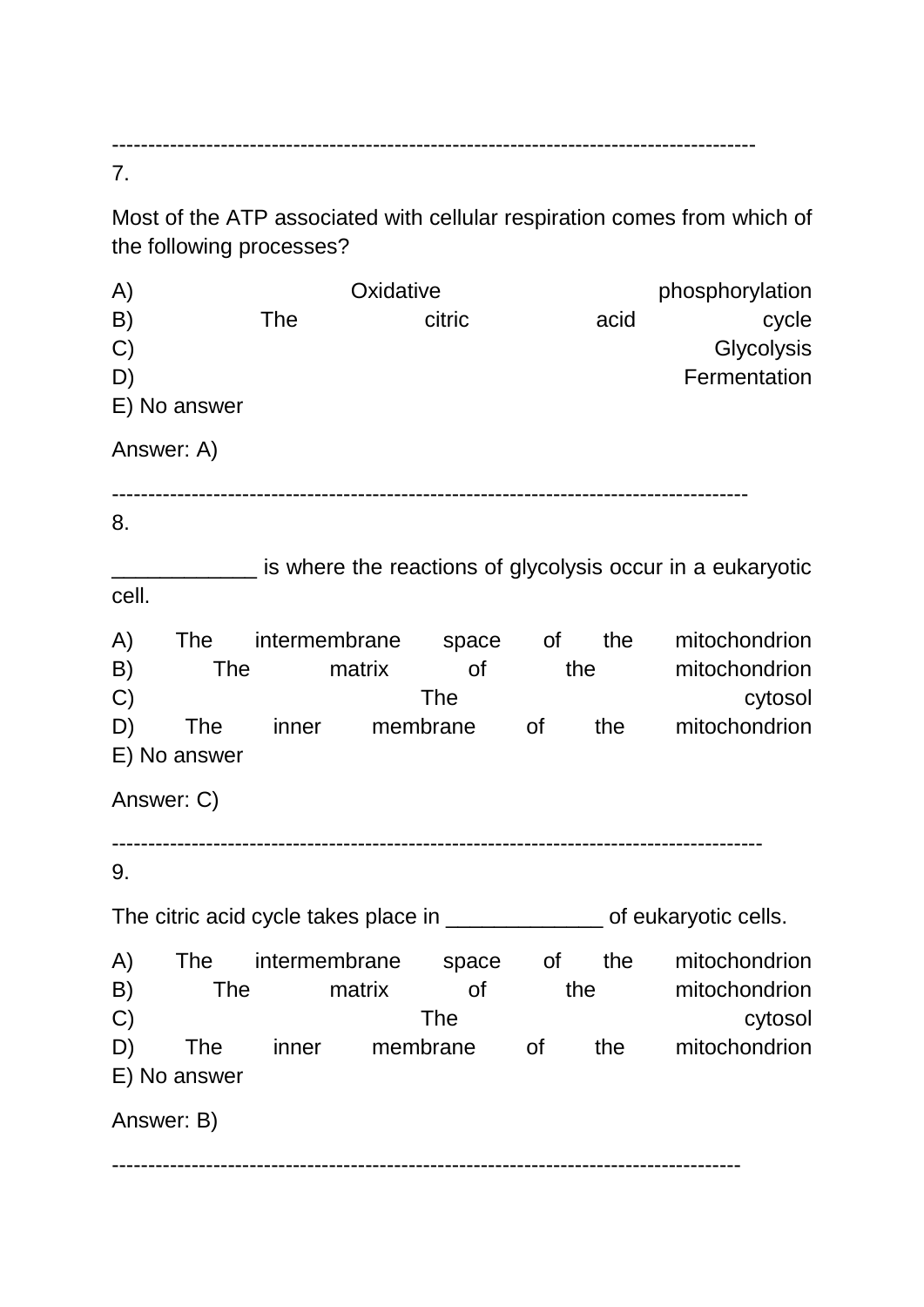10.

In the aerobic cellular respiration, the energy given up by electrons as they move through the electron transport chain is used in \_\_\_\_\_\_\_\_\_\_\_\_\_\_\_\_\_.

 $(A)$  the production of  $CO<sub>2</sub>$ B) the production of NADH and FADH<sup>2</sup> C) the oxidation of water D) pumping H<sup>+</sup> across a membrane E) No answer

Answer: D)

\_\_\_\_\_\_\_\_\_\_\_\_\_\_\_\_\_\_\_.

--------------------------------------------------------------------------------------

11.

During the aerobic cellular respiration, molecular oxygen  $(O_2)$  is used

A) as a source of  $O_2$  in every reaction that produces  $CO_2$ B) at the end of the citric acid cycle to regenerate citric acid C) between glycolysis and the citric acid cycle to split a carbon from pyruvate,  $\qquad \qquad \text{producing} \qquad \qquad \text{CO}_2$ D) at the end of the electron transport chain to accept electrons and form  $H<sub>2</sub>O$ E) No answer

Answer: D)

----------------------------------------------------------------------------------------

12.

In photosynthesis, plants use carbon from (I) to make  $(II)$  , oxygen molecules  $(O_2)$  and other organic molecules.

| A)                | carbon | dioxide, | (II)   | water   |
|-------------------|--------|----------|--------|---------|
| $\vert B \rangle$ | carbon | dioxide, | (II)   | sugar   |
| $\mathbf{C}$      | sugar, | (II)     | carbon | dioxide |
| D,                |        | glucose, | (II)   | sugar   |
| E) No answer      |        |          |        |         |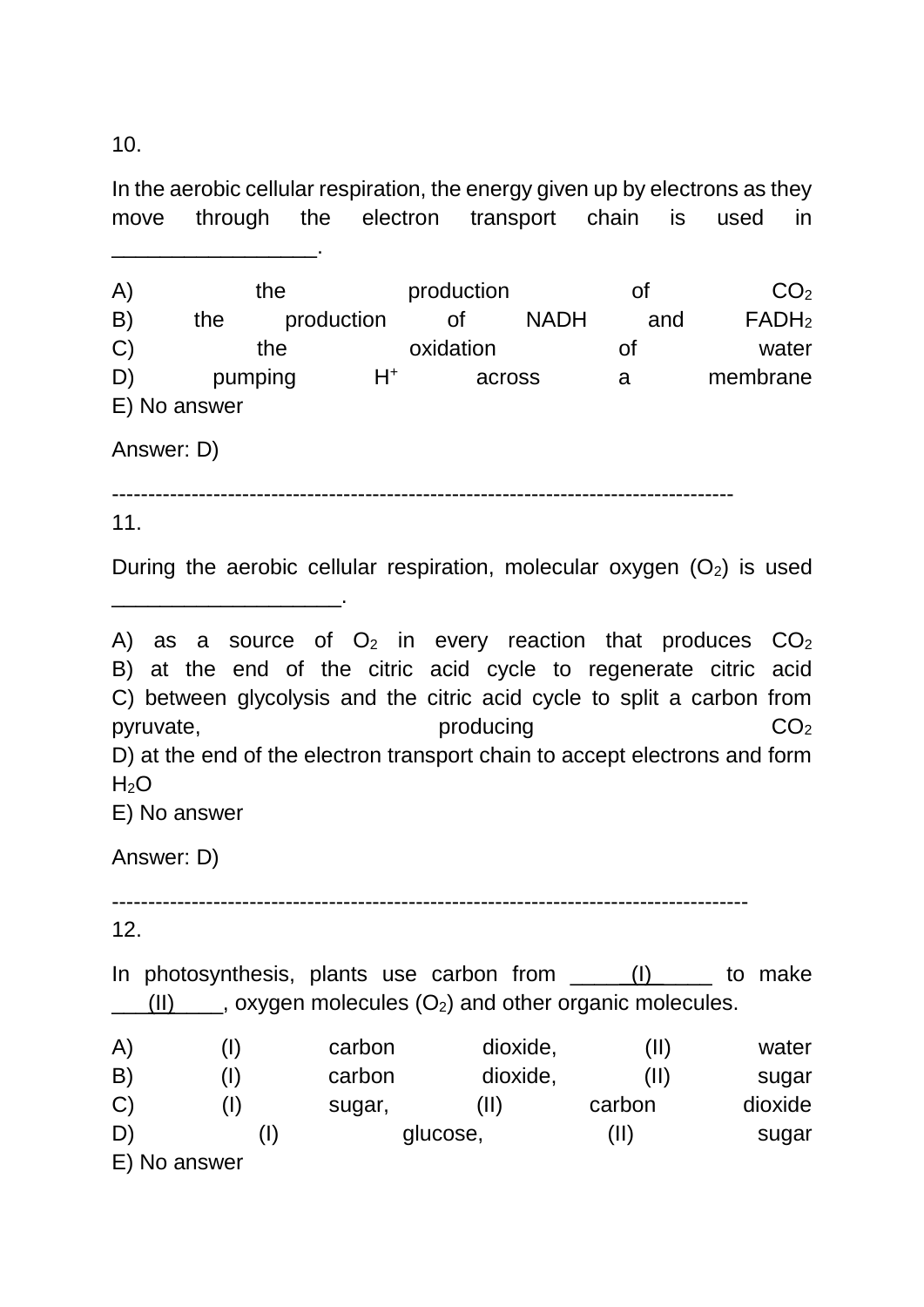| Answer: B)                               |                                                                |                                                                     |  |
|------------------------------------------|----------------------------------------------------------------|---------------------------------------------------------------------|--|
| 13.                                      |                                                                |                                                                     |  |
|                                          | Chlorophyll molecules are in _____________ of the chloroplast. |                                                                     |  |
| A)<br>B)<br>C)<br>D)<br>E) No answer     | Thylakoid<br>Thylakoid                                         | lumen<br><b>Stroma</b><br>membranes<br>Stomata                      |  |
| Answer: C)                               |                                                                |                                                                     |  |
| 14.<br>each other is called ___________. |                                                                | The region of a chromosome where the two chromatids are attached to |  |
| A)<br>B)<br>C)<br>D)<br>E) No answer     | a<br>a<br>a<br>a                                               | microtubule<br>chromatin<br>centriole<br>centromere                 |  |
| Answer: D)                               |                                                                |                                                                     |  |
| 15.                                      |                                                                | If a cell contains 80 chromatids at the start of mitosis, how many  |  |

chromosomes will be found in each daughter cell at the completion of the cell cycle?

| A)           | 160 |
|--------------|-----|
| B)           | 80  |
| C)           | 40  |
| D)           | 20  |
| E) No answer |     |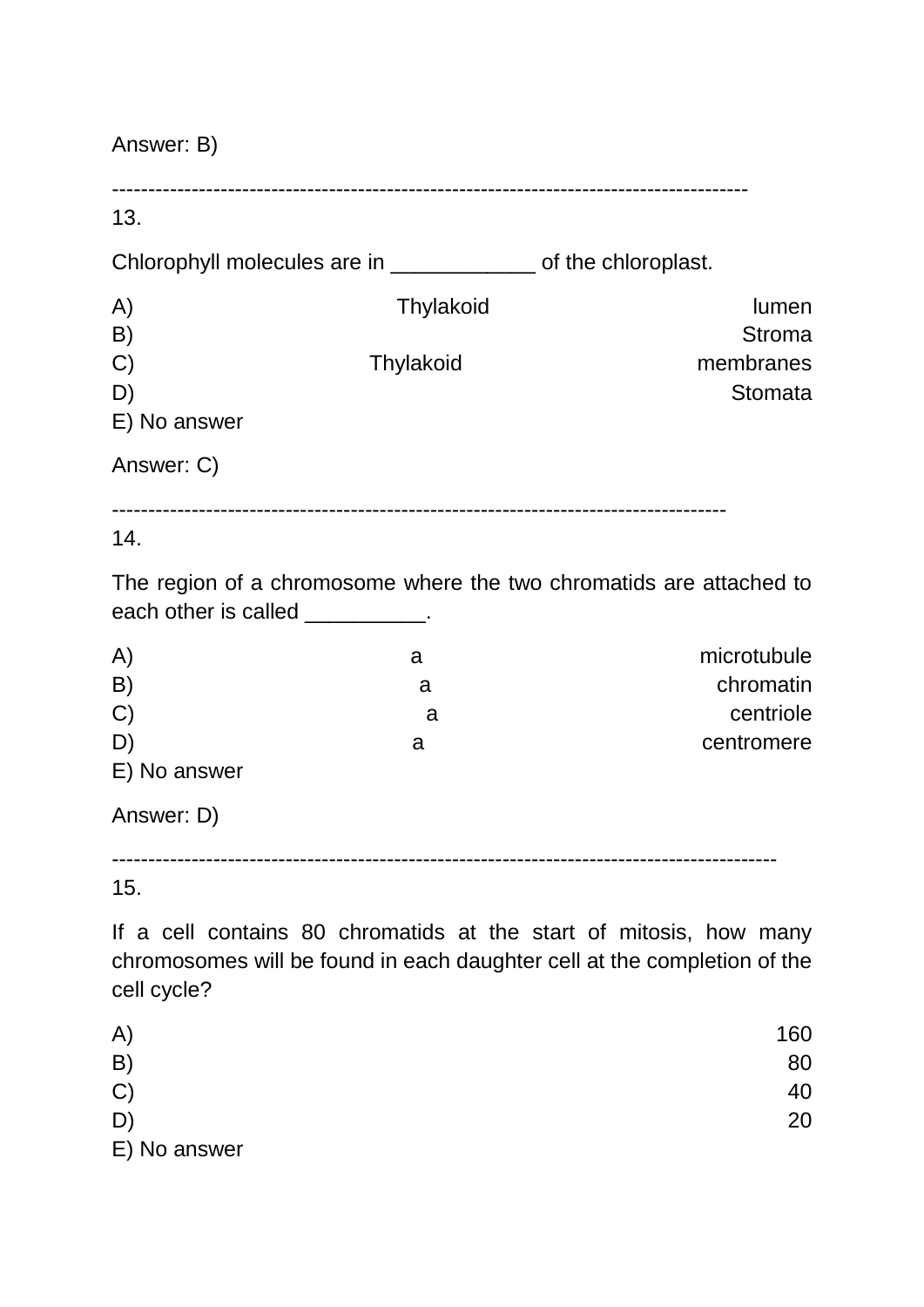Answer: C)

---------------------------------------------------------------------------------------

16.

Gabri carefully measured the quantity of DNA in cricket cells growing in cell culture. Cells examined during the G2 phase of the cell cycle contained 100 units of DNA. What would be the amount of DNA at G1 of the cell cycle in one of the cricket daughter cells?

| A)                   | 50  | units |
|----------------------|-----|-------|
| B)                   | 100 | units |
| C)                   | 200 | units |
| D)                   | 250 | units |
| $\Gamma$ Na $\alpha$ |     |       |

E) No answer

Answer: A)

-----------------------------------------------------------------------------------------------

17.

In a certain plant, the alleles B, D, and F are completely dominant to the alleles b, d, and f. A plant with the genotype BBDdff will have the same phenotype as a plant with the genotype (Let's assume that this plant follows Mendel's principles of inheritance.)

| A)           | <b>AADDFf</b> |
|--------------|---------------|
| B)           | <b>BbDDff</b> |
| C)           | <b>Bbddff</b> |
| D)           | bbddff        |
| E) No answer |               |
| Answer: B)   |               |

---------------------------------------------------------------------------------------

18.

If two genes are said to be linked, \_\_\_\_\_\_\_\_\_\_\_\_\_\_.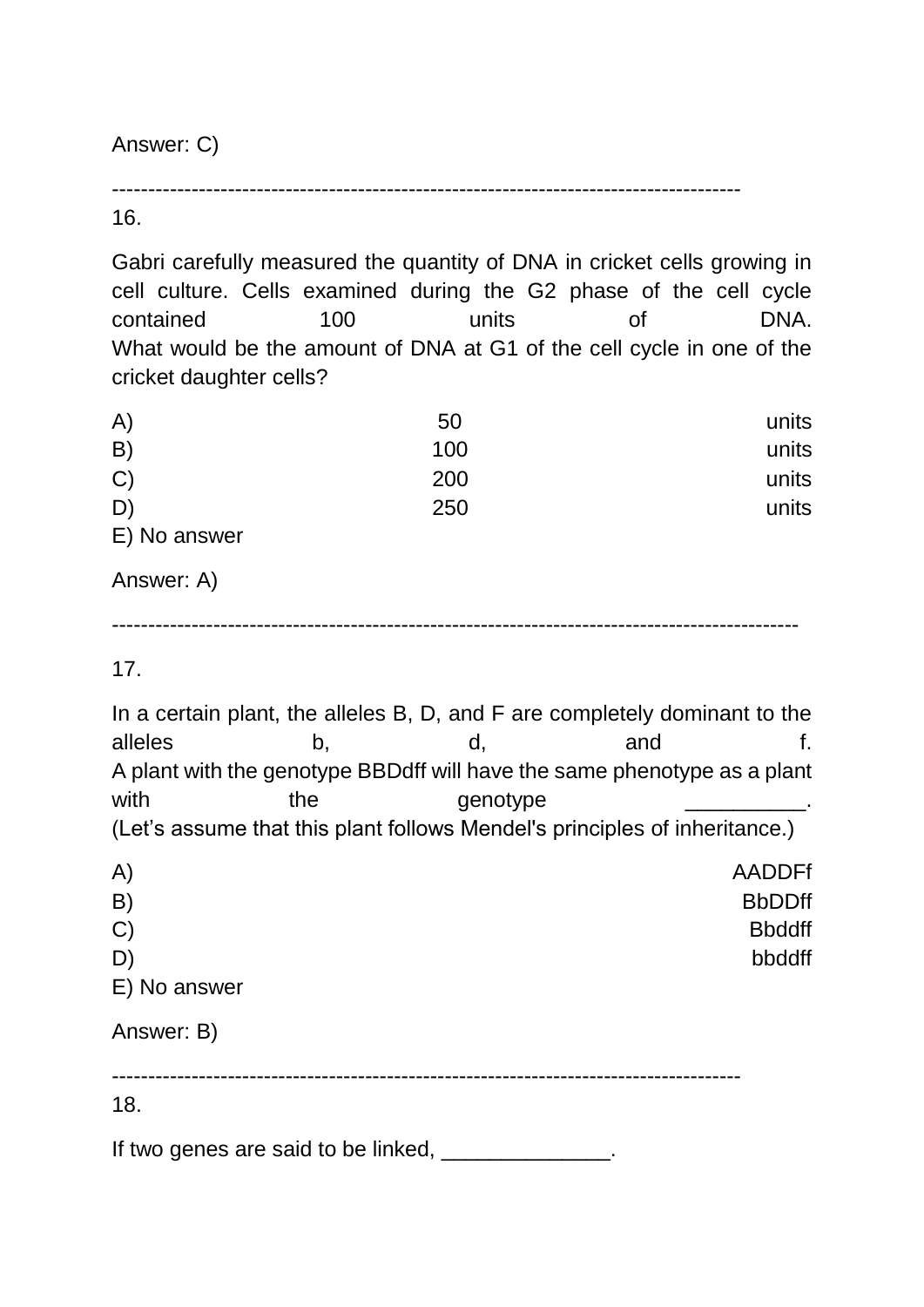A) they are on different chromosomes B) they are on sex chromosomes<br>
C) they are on the same chromosome C) they are on the same chromosome D) they code for the same protein E) No answer Answer: C)

-----------------------------------------------------------------------------------

19.

The table shows three anticodons  $(3' \Box 5')$  for different amino acids.

| amino acid | anticodon  |
|------------|------------|
| alanine    | CGU        |
| histidine  | <b>GUA</b> |
| serine     | UCA        |

Which DNA triplet on the DNA template strand codes for the amino acid serine?

| A)           | <b>AGU</b> |
|--------------|------------|
| B)           | <b>AGT</b> |
| C)           | <b>UCA</b> |
| D)           | <b>TCA</b> |
| E) No answer |            |

Answer: D)

--------------------------------------------------------------------------------------------

20.

The diagram shows a process involving DNA.

What is the name of the process and the stage in the cell cycle at which it occurs?